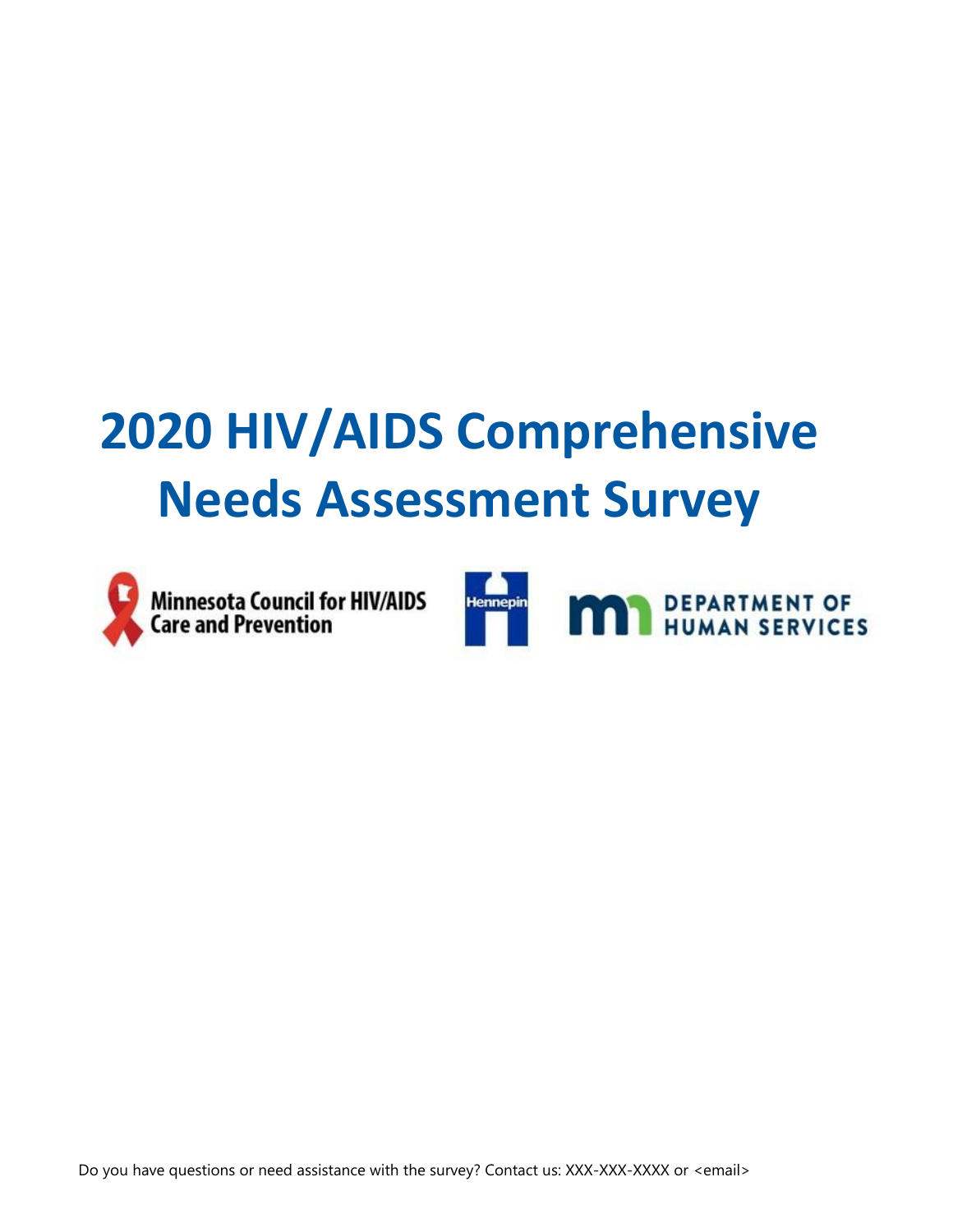### **Informed Consent**

You are invited to complete the 2020 HIV/AIDS Comprehensive Needs Assessment. To take this survey, you must be at least 18 years old, living with HIV/AIDS, and reside in the state of Minnesota, Pierce County (Wisconsin), or St. Croix County (Wisconsin).

This survey was designed to be taken online through a survey tool called Qualtrics. However, if you need this survey in a different format or a language other than English, please contact us at Email: <email> Phone: XXX-XXX-XXXX

Lo invitamos a responder la encuesta de Evaluación Integral de Necesidades del VIH/SIDA 2020. Para responder esta encuesta, debe tener, al menos, dieciocho (18) años de edad, vivir con VIH/SIDA, y residir en el estado de Minnesota, el Condado de Pierce (Wisconsin), o en el Condado de St. Croix (Wisconsin).

Esta encuesta fue diseñada para realizarse en línea a través de una herramienta de medición denominada Qualtrics. Sin embargo, si necesita esta encuesta en un formato diferente, o en un idioma distinto al inglés, póngase en contacto con nosotros al: Correo electrónico: [<email>](mailto:NA2020@hennepin.us) Teléfono: XXX-XXX-XXXX

የ2020 ኤችአይቪ/ኤድስ አጠቃላይ ፍላጎቶች ዳሰሳ እንድሞሉ ተጋብዘዋል፡፡ ይህንን የዳሰሳ ጥናት ለመውሰድ እድሜዎ ቢያንስ 18 ዓመት ሊሆን ይገባል፤ ከኤችአይቪ/ኤድስ ጋር የምኖሩ መሆን አለብዎት፤ እንዲሁም የ Minnesota ግዛት Pierce County (Wisconsin) ወይም St. Croix County (Wisconsin) ነዋሪ መሆን ይጠበቅብዎታል፡፡

ይህ በወረቀት የሚደረግ የዳሰሳ ጥናት በእንግሊዝኛ እና በስፓንሽ ተዘጋጅቷል፡፡ ይሁን እንጂ ይንን የዳሰሳ ጥናት በሌላ ፎርማት ወይም ከእንግሊዝኛ ውጪ በሌላ ቋንቋ ከፈለጉ እባክዎን ከታች ባለው አድራሻ ያግኙን፡፡

ኢሜይል፡ <email>

የስልክ ቁጥር፡ XXX-XXX-XXXX

Isin Gamaaggama Fedhiiwwan Waliigalaa HIV/AIDS bara 2020 akka guuttaniif afeeramtanii jirtu. Qo'annoo kana fudhachuudhaaf, umuriin keessan yoo xiqqaate 18 ta'uu qaba, nama HIV/AIDS waliin jiraatu ta'uu qabdu, akkasumas jiraataa bulchiinsa Minnesota, Pierce County (Wisconsin), yookaan St. Croix County (Wisconsin) ta'uutu isinirraa eegama.

Qo'annoon waraqaadhaan adeemsifamu kun Afaan Ingilizii fi Ispaanishiitiin qophaa'ee jira. Haa ta'u malee, qo'annoo kana bifa biraadhaan yookaan Afaan Inigiliziirraa afaan adda ta'een akka isinii dhiyaatu yoo barbaaddan, karaa teessoo armaan gadii nu quunnamaa maaloo.

Ii-meeyilii: <email>

Lakkoofsa Bilbilaa: XXX-XXX-XXXX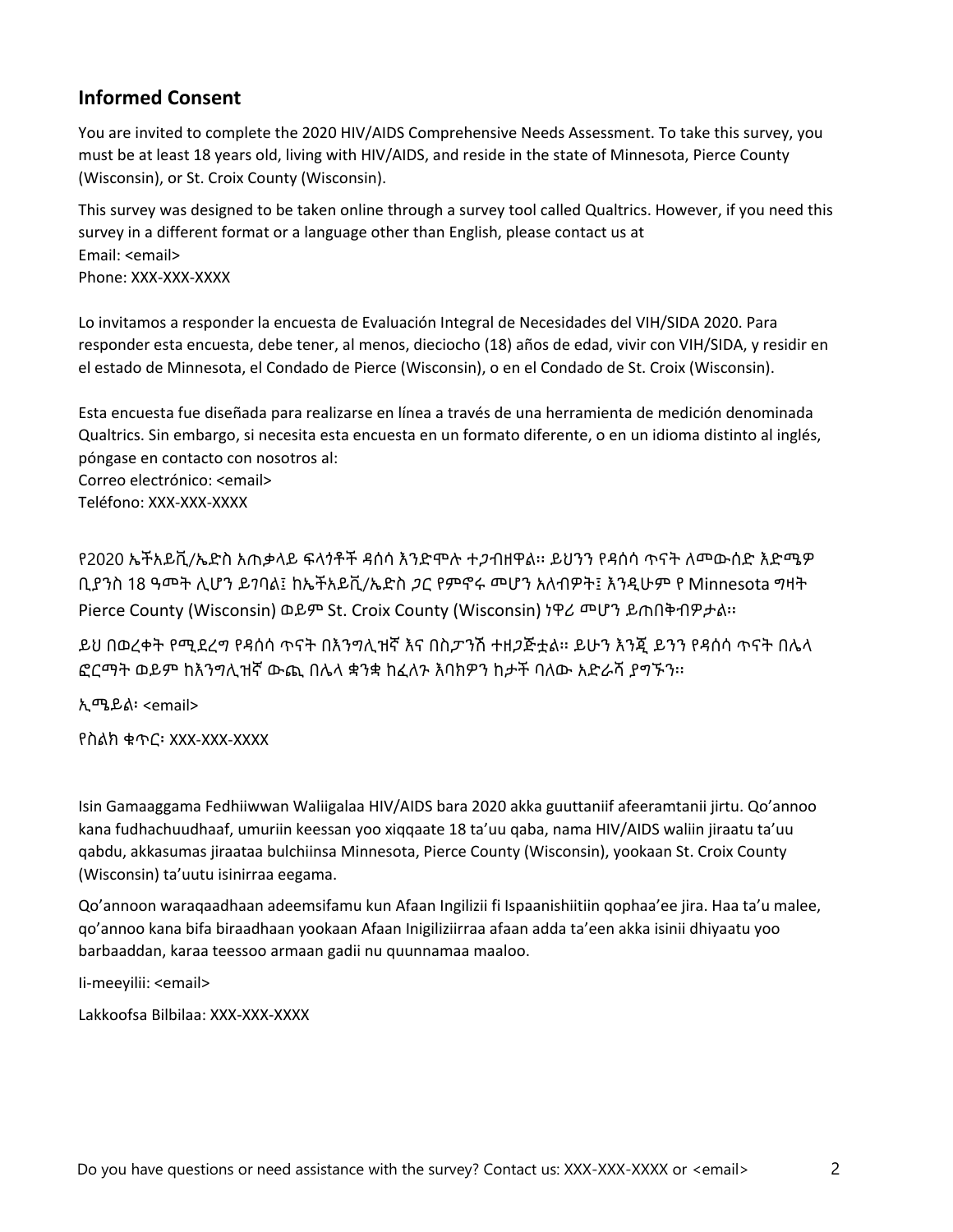Waxaa laguugu baaqayaa inaad soo buuxiso aftida 2020 ka Qiimeynta Buuxda ee Baahida ee HIV/AIDS (Comprehensive Needs Assessment). Si aad u sameyso aftidan, waa khasab inaad ugu yaraan jirto 18 sanno, aad qabto cudurka HIV/AIDS, aadna degan tahay Gobolka Minnesota, Pierce County (Wisconsin), ama St. Croix County (Wisconsin).

Aftidan oo warqado ah waxaa la heli karaa iyadoo ku qoran Ingiriis iyo Isbaanish. Hadii aad u baahan inaad hesho aftidan iyadoo qaab kale ama af kale oo aan Ingiriis ahayn ah, fadlan nagala soo xiriir, Email: <email> Telefoon: XXX-XXX-XXXX

#### **Why are these data being collected?**

The results of the survey are used to assist the Minnesota Council for HIV/AIDS Care and Prevention in the annual allocation of Ryan White HIV/AIDS Program funds to services and activities. Your help is needed to determine what services should be prioritized.

#### **Who will have access to my data?**

The data submitted through this survey is confidential. Therefore, the number of people who have access to this data is limited. Staff at the HIV Supports Section at the Minnesota Department of Human Services and staff at Hennepin County Public Health will be the only people with access to individual level data. Data is will not be shared with any other parties except under court order to the state or legislative auditor.

No individual level data will be reported publicly. Your responses will be combined with hundreds of others, and only summary data will be reported publicly.

#### **Do I have to complete the survey?**

No. The choice to take the survey is entirely up to you. The services you receive from the Minnesota Department of Human Services, Hennepin County, and their funded providers will not be impacted if you choose not to take the survey.

#### **What will you be asked to do?**

You will answer approximately 60 questions about yourself. The survey will take about 30 minutes to complete. There are four screening questions at the beginning of the survey, which determine if you are eligible to take the survey.

The rest of the questions are optional. You can skip any questions you do not want to answer. The questions include:

- Information about yourself, such as age and race/ethnicity
- Factors that influence your health, such as income, food, transportation, housing, health insurance, and barriers to care
- HIV health outcomes, such as retention in care, HIV medication adherence, and viral suppression
- Substance use and mental health
- Medical and support services you may have received

You can stop the survey any time. You are only allowed to take the survey one time. If you have already taken the survey, you cannot take the survey again.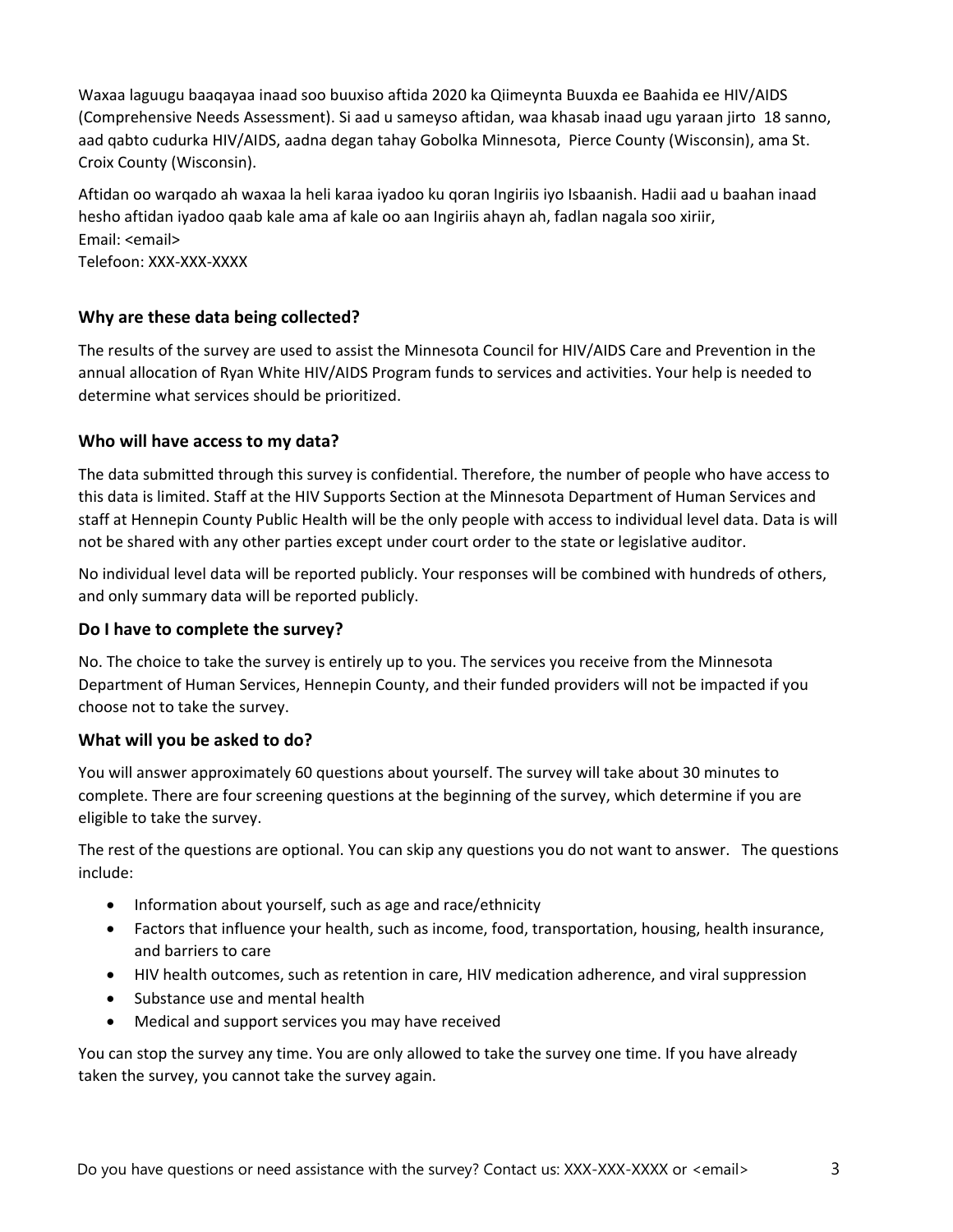#### **How should I take the survey?**

You should complete the survey by yourself, and you should not share your answers with others. If you need help taking the survey and are working with another individual to complete the survey, you should complete the survey in a private room, so no one can hear your responses.

If you need this survey in a different format, a language other than English, or require any other assistance completing the survey, please contact us.

Email: <email>

Phone: XXX-XXX-XXXX

#### **Will I be compensated for my time taking this survey?**

Yes. You will be eligible for one \$25 gift card after you complete the survey. You will need to provide your name and contact information to receive the gift card. Your name and contact information will be kept in a separate database from the survey responses. Your name and contact information will not be connected back to your survey responses.

#### **What are the risks and benefits to completing the survey?**

There are no direct benefits to completing the survey. The results will be used to improve services for people with HIV.

There is a risk of discomfort and personal distress while completing the survey. Some of the questions in this survey could be considered sensitive. If you have questions or concerns about different topics in the survey, you can contact the AIDSLine, which provides information and referral services for people with HIV in Minnesota.

**Website:** https://www.justushealth.org/aidsline **Email:** aidsline@justushealth.org **Phone:** 612-373-2437 **Text** AIDSLine to 839863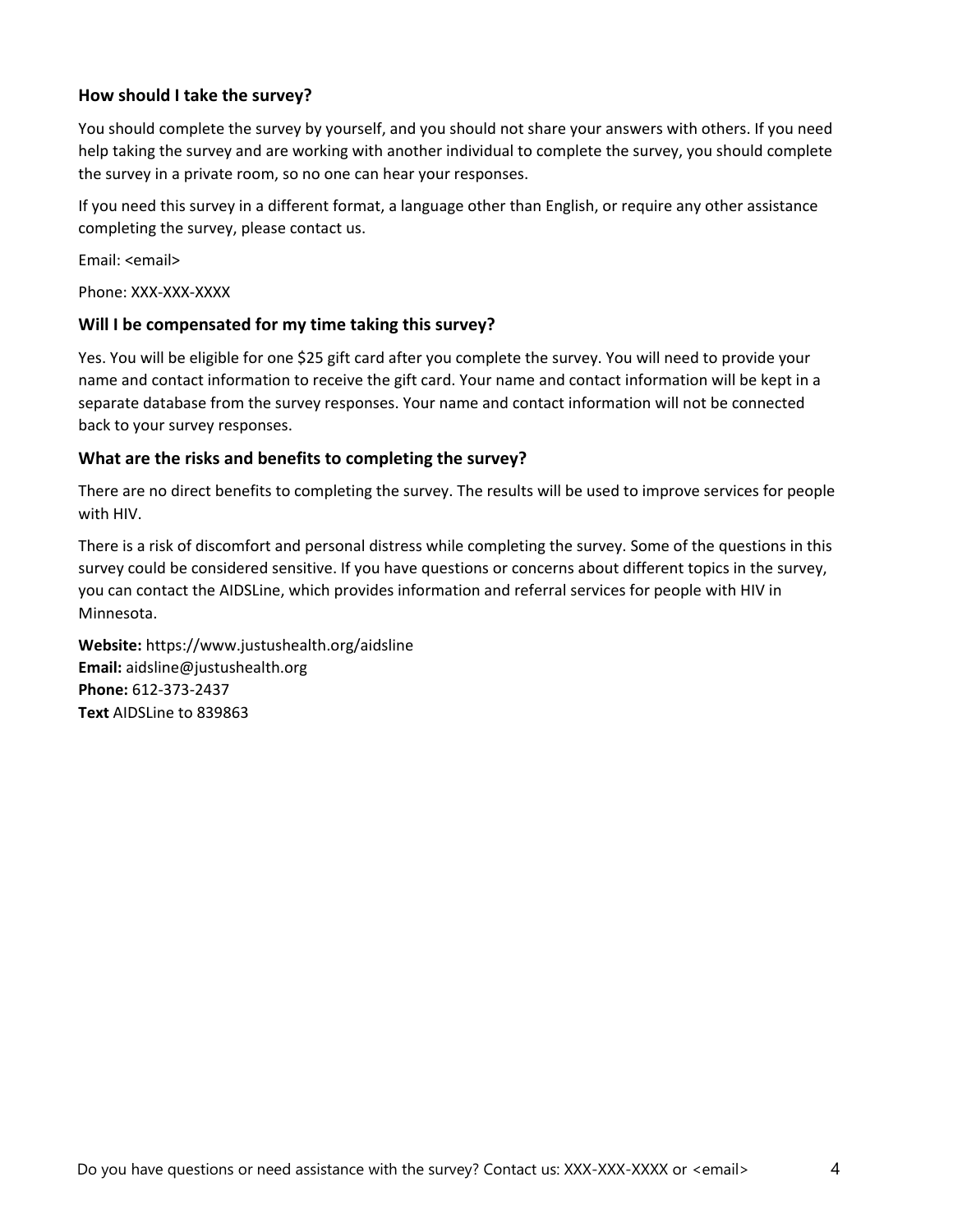If you have concerns or questions about this survey, you can contact any of the following individuals:

Jacob Melson Ryan White Part B Data Policy Analyst Minnesota Department of Human Services Email: <email> Phone: XXX-XXX-XXXX

Aaron Peterson Ryan White Data & Outcomes Coordinator Hennepin County Public Health Email: <email> Phone: XXX-XXX-XXXX

This assessment was reviewed by the Minnesota Department of Human Services Institutional Review Board (IRB) to ensure that all human subjects protections are in place. You can contact the IRB if you have concerns about the survey or the people conducting this survey.

Justine Nelson IRB Administrator Minnesota Department of Human Services Email: <email> Phone: XXX-XXX-XXXX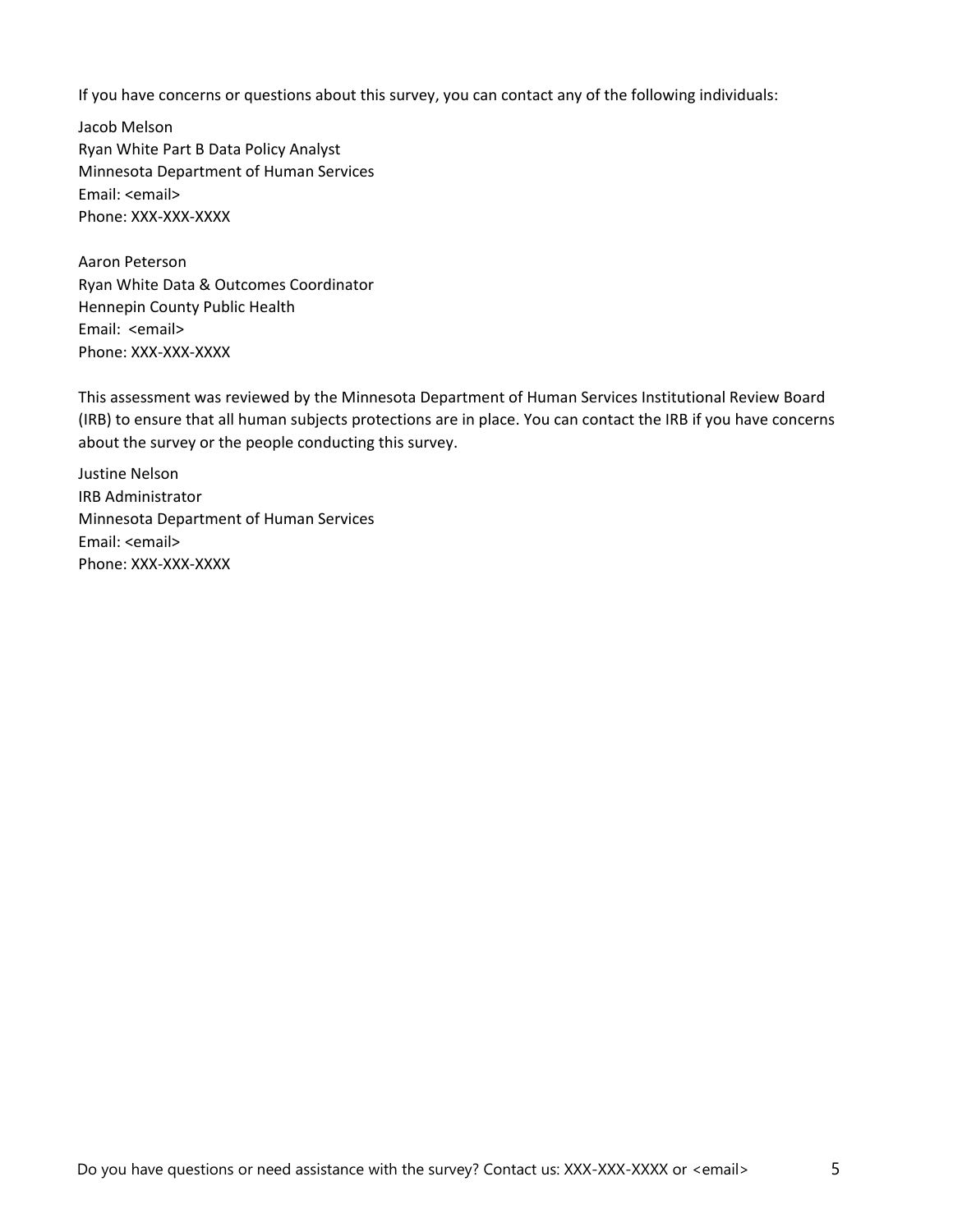# **Initial questions**

**1.** Do you want to complete the survey?

 $O<sub>Yes</sub>$ O<sub>No</sub>

 $\bigcirc$  I have already completed this survey

**2.** Are you at least 18 years old or older?



- **3.** Are you living with HIV/AIDS?
	- $O_{Yes}$  $O_{N_0}$
- **4.** Do you live in the state of Minnesota, Pierce County (Wisconsin), or St. Croix County (Wisconsin)?
	- ○Yes  $O_{N_0}$

If you answered "no" to any of the above four questions or have taken the survey before, you are not eligible to complete the survey. Thank you for your interest in this project.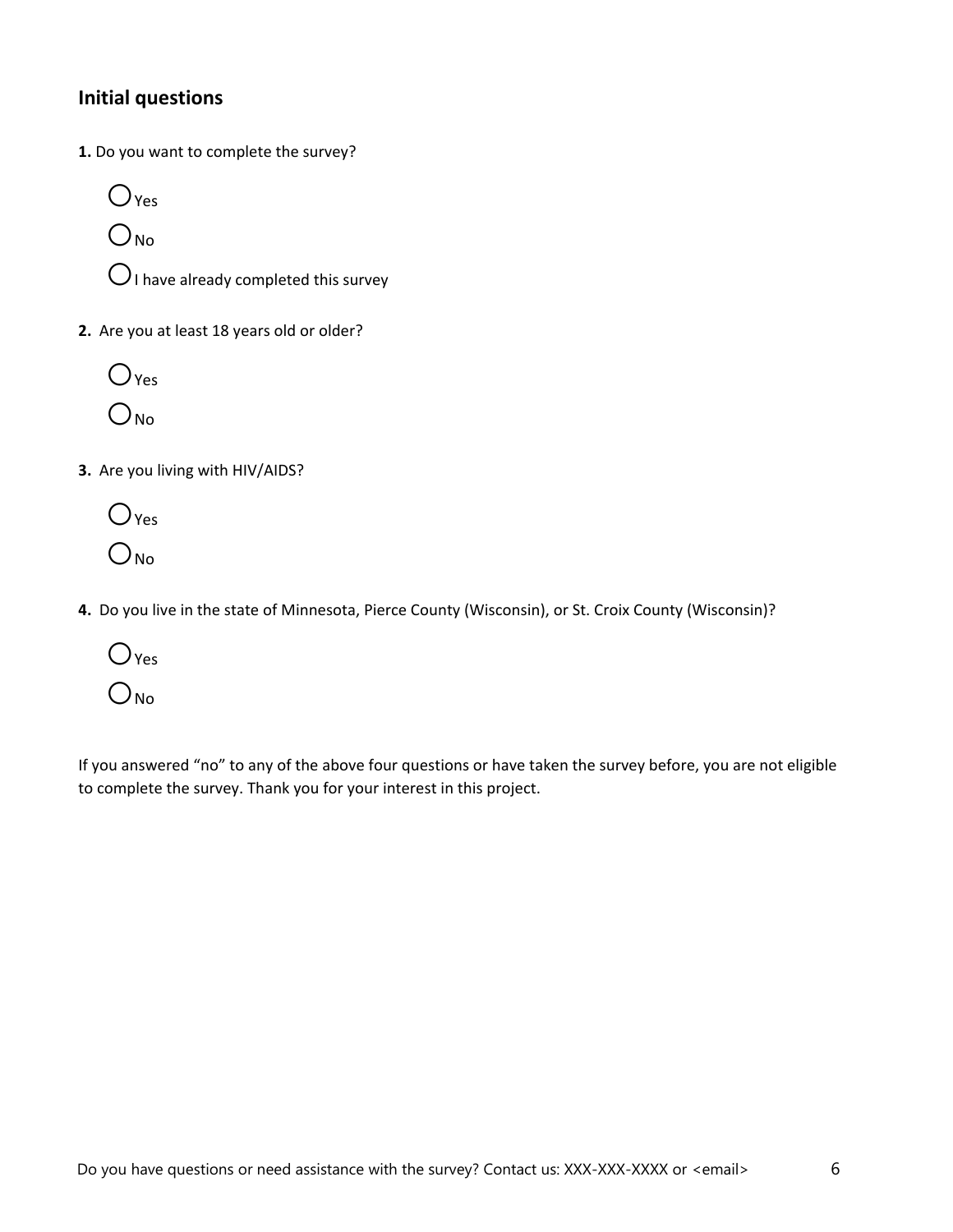# **Begin Survey**

| 5. What is your zip code?                                                                   | 12. What do you consider your gender identity?        |  |  |
|---------------------------------------------------------------------------------------------|-------------------------------------------------------|--|--|
| (enter 5-digit number) __________                                                           | Check all that apply                                  |  |  |
| 6. In which Minnesota or Wisconsin                                                          | Male                                                  |  |  |
|                                                                                             | Female                                                |  |  |
| 7. What year were you born?                                                                 | Trans Male/Transman                                   |  |  |
| (enter 4-digit number) _____________                                                        | Trans Female/Transwoman                               |  |  |
| <b>8.</b> What is your age? (in years, e.g., "52") _____                                    | Genderqueer/Gender non-conforming                     |  |  |
| 9. Are you Hispanic or Latino/Latina/Latinx?                                                | Different gender<br>identity (please state) _________ |  |  |
| $\bigcup$ Yes                                                                               |                                                       |  |  |
| $\n  0$ No                                                                                  | Prefer not to answer                                  |  |  |
| 10. Which one or more of the following would you<br>say is your race? Check all that apply. | 13. What was your assigned sex at birth?              |  |  |
| White                                                                                       | $\mathcal{Y}_{\mathsf{Male}}$                         |  |  |
|                                                                                             | Female                                                |  |  |
| <b>Black or African American</b>                                                            | Intersex                                              |  |  |
| American Indian or Alaska Native                                                            | Prefer not to answer                                  |  |  |
| Asian                                                                                       |                                                       |  |  |
| Pacific Islander                                                                            | 14. What do you consider your sexual identity?        |  |  |
| Other (please list) _____________                                                           | Check all that apply                                  |  |  |
|                                                                                             | Gay, lesbian, or homosexual                           |  |  |
|                                                                                             | <b>Bisexual</b>                                       |  |  |
| 11. Were you born in the United States?                                                     | Queer                                                 |  |  |
| $\bigcirc$ Yes–skip to question 12                                                          | Straight or heterosexual                              |  |  |
| $\int$ No – answer question 11a                                                             | Pansexual                                             |  |  |
| 11a. If no, what country were you born in?                                                  | Different sexual                                      |  |  |
|                                                                                             | identity (please state) _____________                 |  |  |
|                                                                                             |                                                       |  |  |
|                                                                                             | <b>Profor not to answer</b>                           |  |  |

 $\Box$  Prefer not to answer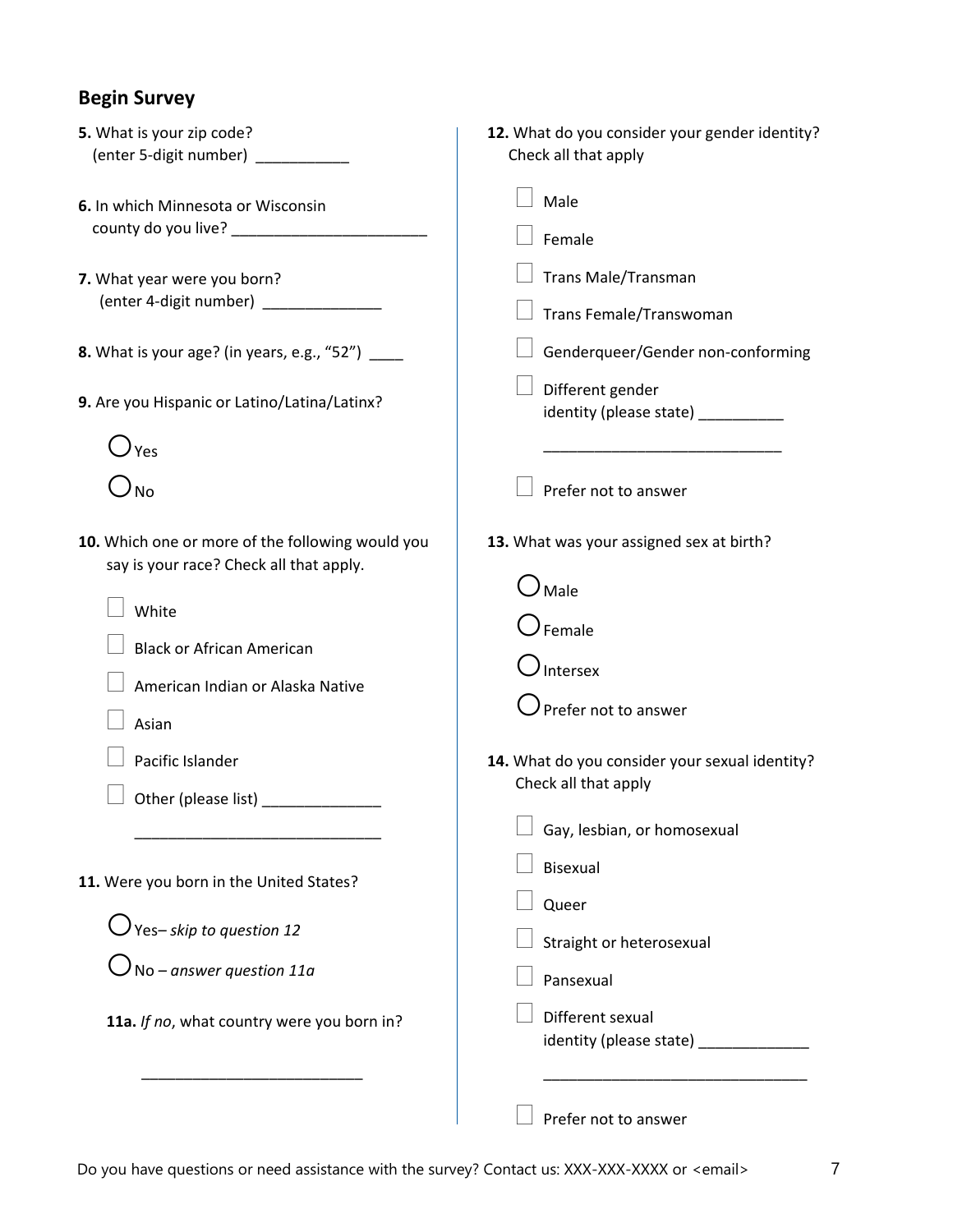| 15. If you know what year you were diagnosed    |
|-------------------------------------------------|
| with HIV, please list the year. If you are      |
| unsure of the exact year, please give your best |
| guess. (enter 4-digit year)                     |

**16.** Have you been diagnosed with AIDS?

\_\_\_\_\_\_\_\_\_\_\_\_\_

 $\bigcup$  Yes, I have been diagnosed with AIDS – *answer question 16a*

 $\bigcup$  No, I have not been diagnosed with AIDS – *skip to question 17*

 $\bigcup$  I do not know – *skip to question 17* 

- **16a.** *If yes*, if you know what year you were diagnosed with AIDS, please list the year. (If you are unsure of the exact year, please give your best guess)
- **17.** What is the highest level of education you completed?

○Never attended school

 $\bigcirc$  Grades 1 through 8

\_\_\_\_\_\_\_\_\_\_

 $\bigcirc$  Grades 9 through 11

- ○Grade 12 or GED
- ○Some college

○Associate's Degree or Technical Degree

- $\bigcup$  Bachelor's Degree
- $\bigcup$  Any post graduate studies

**18.** Please select the category which best describes you. Check all that apply.

| $\Box$ Employed                         |
|-----------------------------------------|
| $\Box$ Self-employed                    |
| $\Box$ Out of work for 1 year or more   |
| $\Box$ Out of work for less than a year |
| $\Box$ A homemaker                      |

- A student
- Retired
- Unable to work
- **19.** What is your annual household income from all sources?

 $\bigcirc$ \$12,500 or under  $\bigcirc$ \$12,501-\$17,000  $\bigcirc$ \$17,001-\$21,500  $O$ \$21,501-\$25,000  $\bigcirc$ \$25,001-\$34,000  $O$ \$34,001-\$42,500  $\bigcirc$ \$42,501-\$50,000  $\bigcirc$ \$50,001-\$67,000  $\bigcirc$ \$67,001-\$85,000  $\bigcirc$  \$85,001 or more

\_\_\_\_\_\_\_\_\_\_\_\_\_

**20.** Including yourself, how many people depend on your annual household income?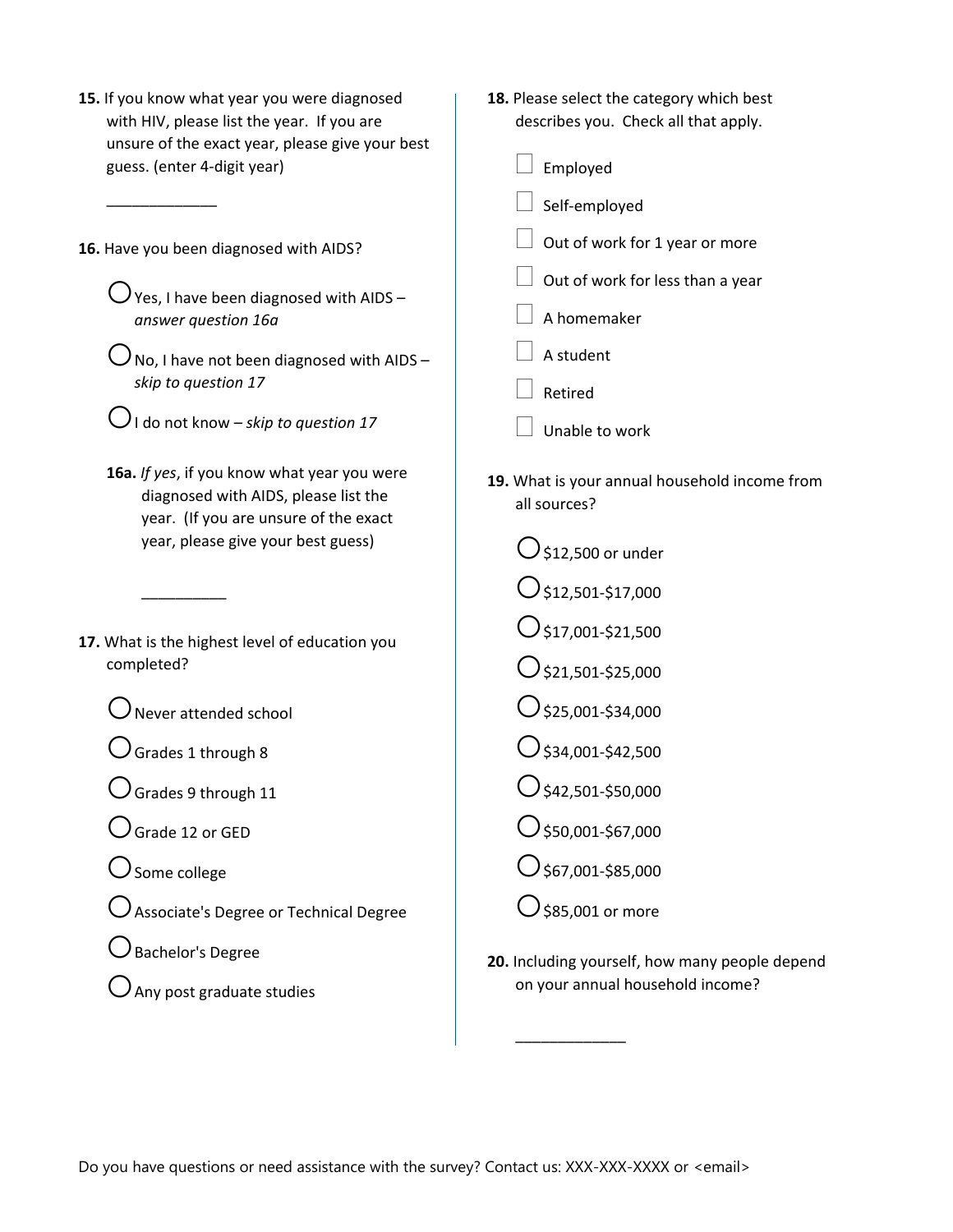**21.** During the past 12 months, was there a time when you were not able to pay your mortgage, rent, or utility bills?

 $()_{Yes}$  $O_{\text{No}}$ 

**22.** During the past 12 months, did you have problems paying any medical bills?

○Yes

 $O_{\text{No}}$ 

**23.** If you get sick or have an accident, how worried are you that you will **not** be able to pay your medical bills?

 $\bigcirc$  Very worried

 $\bigcirc$  Somewhat worried

 $\bigcirc$  Not at all worried

**24.** During the past 12 months, how often did you run out of food before you had money to buy more?

○Often

○Sometimes

○Rarely

- ○Never
- **25.** During the past 12 months, how often did you cut the size of your meals or skip meals because there was not enough money for food?

○Often

 $\bigcirc$  Sometimes

 $\bigcirc$  Rarely

 $\sum_{N \in \mathcal{N}}$ 

**26.** On a typical day, how long is the trip from your home to your HIV medical provider?

Hours \_\_\_\_\_\_\_\_\_ Minutes \_\_\_\_\_\_\_\_\_

**27.** During the past 12 months, have you ever put off going to the doctor for HIV medical care because you did not have a way to get there?

( )  $_{\rm Yes}$ 

 $O_{\text{No}}$ 

**28.** During the past 12 months, did you ever have trouble picking up your HIV medications on time because of transportation problems?

 $()_{\forall \mathsf{es}}$ 

 $O_{\textsf{No}}$ 

 $\bigcirc$  Not applicable. I have my medications mailed to me – *skip to question 30*

 $\bigcup$  Not applicable. I am not currently taking medications – *skip to question 30*

**29.** On a typical day, how long is the trip from your home to your HIV pharmacy?

Hours \_\_\_\_\_\_\_\_\_ Minutes \_\_\_\_\_\_\_\_

- **30.** Which of the following best describes your current housing?
	- $\bigcirc$  Rent/own an apartment or home

 $\bigcirc$  Transitional housing

 $\bigcup$  Doubled up in someone else's house, apartment, or room

\_\_\_\_\_\_\_\_\_\_\_\_\_\_\_\_\_\_\_\_\_\_\_\_\_\_\_\_\_\_\_\_\_\_

 $\bigcup$  Emergency shelter

○Currently homeless

○Other, please specify \_\_\_\_\_\_\_\_\_\_\_\_\_\_\_\_\_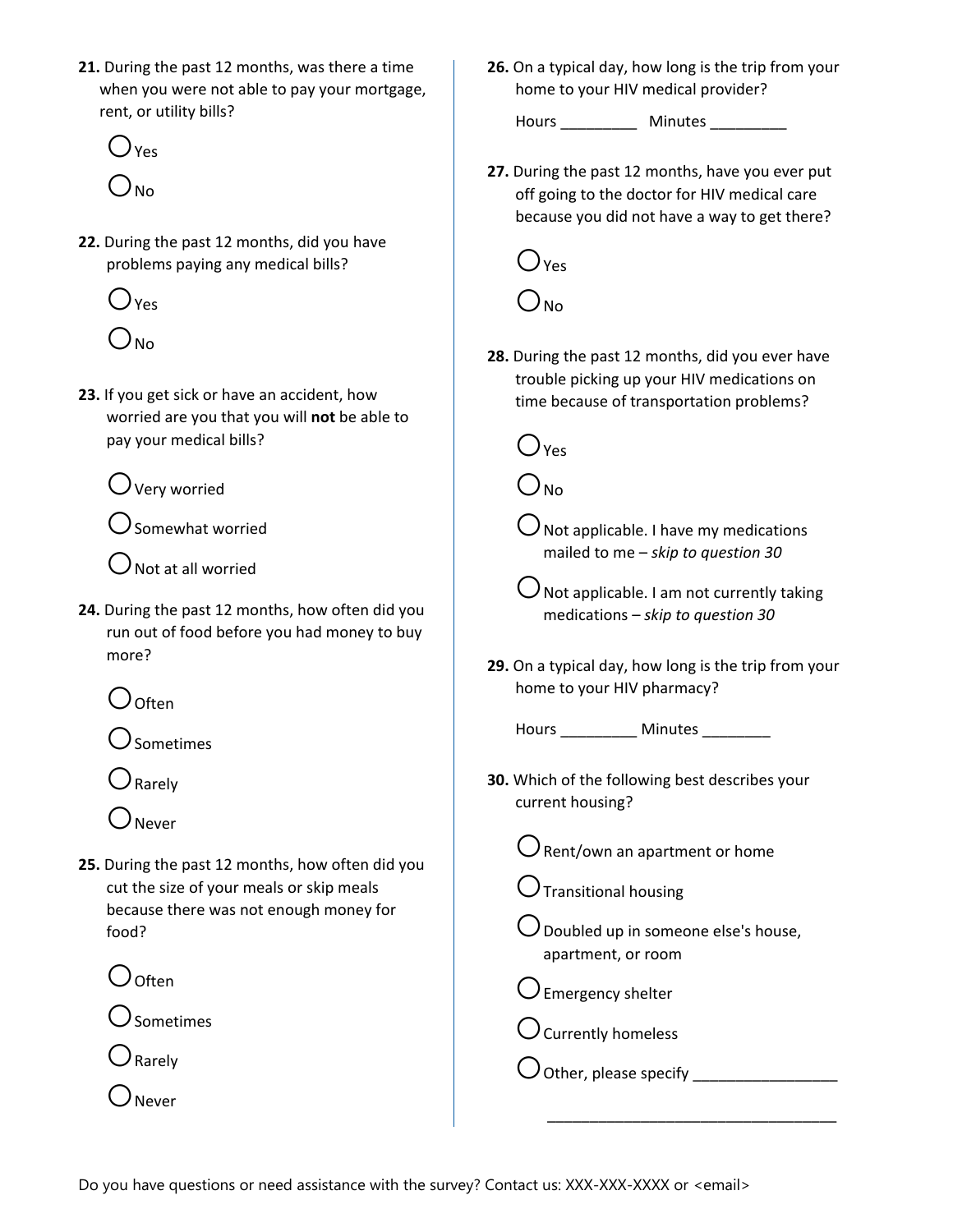**31.** Do you currently receive public assistance to help pay for your monthly rent or mortgage?



- **32.** During the past 12 months, did you or your family miss or delay a rent or mortgage payment because you did not have enough money?
	- $O<sub>Yes</sub>$  $\bigcirc$ <sub>No</sub>
- **33.** During the past 12 months, how often have you stayed in a shelter, somewhere not intended as a place to live, or someone else's home because you had no other place to stay?

○Never

O once

 $\bigcirc$ Twice

\_\_\_\_\_\_\_\_\_\_\_\_

○Three or more times

**34.** During the past 12 months, how many times have you moved?

**35.** Do you currently have any of the following types of health insurance? Check all that apply Health insurance or coverage through your employer or your spouse/partner, parent, or someone else's employer  $\Box$  Health insurance or coverage bought

directly by yourself, your family, or Program HH/ADAP (not through an employer)

Indian or Tribal Health Service

Medicare

 $\perp$  Medical Assistance (MA) or Medicaid, or Medical Assistance for Employed Persons with Disabilities (MA-EPD)

MinnesotaCare

CHAMPUS, TRICARE, or Veteran's benefits

 Other health insurance or coverage (please specify) \_\_\_\_\_\_\_\_\_\_\_\_\_\_\_\_

\_\_\_\_\_\_\_\_\_\_\_\_\_\_\_\_\_\_\_\_\_\_\_\_\_\_\_\_

No health insurance coverage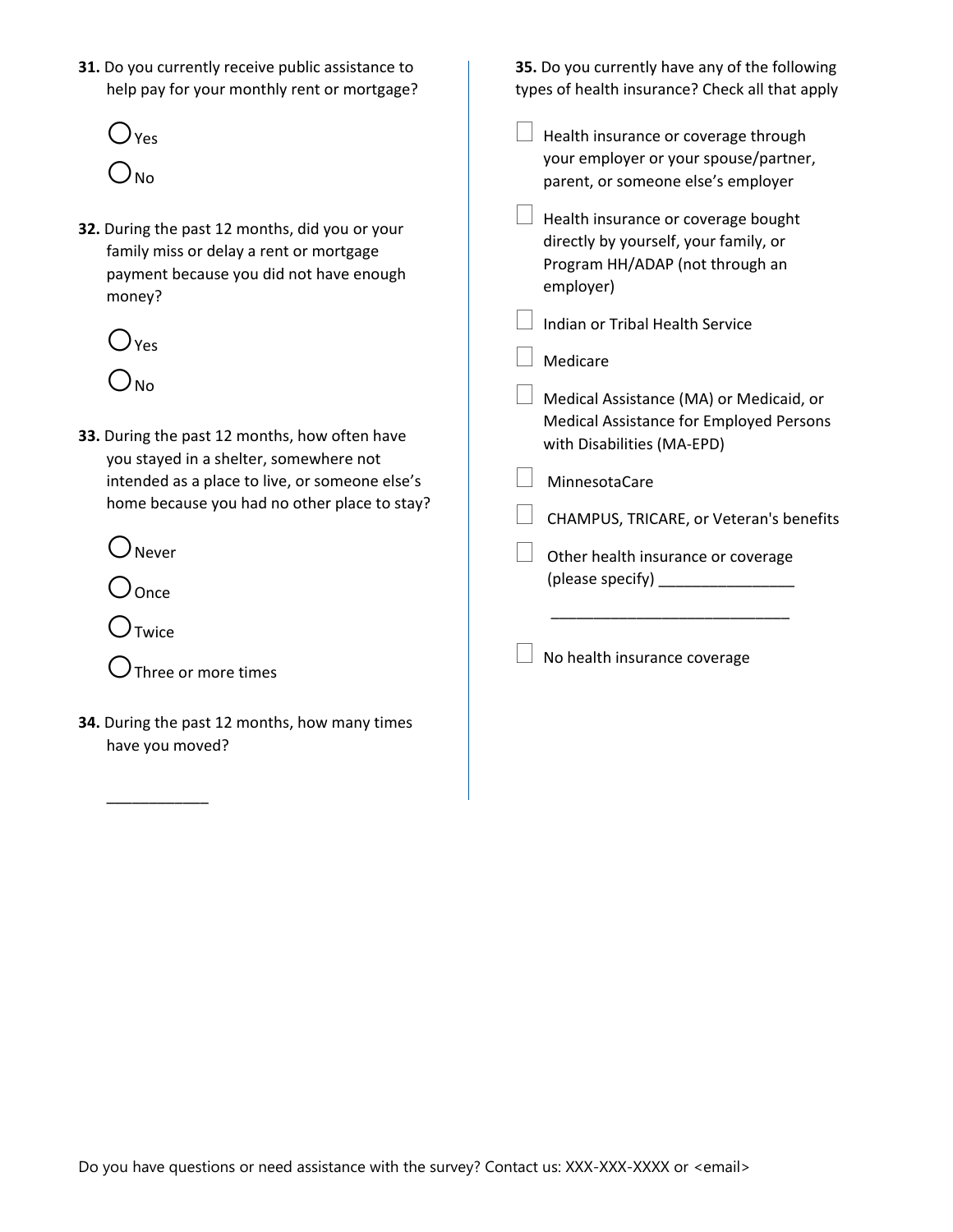| 36. During the past 12 months, did you not get or<br>delay the HIV medical care you needed?                                                                                        | 36c. If yes to question 36, During the past 12<br>months, did you not get or delay the HIV<br>medical care you needed for any of the        |
|------------------------------------------------------------------------------------------------------------------------------------------------------------------------------------|---------------------------------------------------------------------------------------------------------------------------------------------|
| $\bigcup$ Yes – answer questions 36a-d                                                                                                                                             | following access reasons? Check all that apply                                                                                              |
| No - skip to question 37 on Page 11                                                                                                                                                | I could not get through on the<br>telephone                                                                                                 |
| 36a. If yes to question 36, During the past 12<br>months, did you not get or delay the HIV<br>medical care you needed for any of the<br>following cost or insurance reasons? Check | I could not get an appointment soon<br>enough<br>It takes too long to get to my medical                                                     |
| all that apply                                                                                                                                                                     | provider                                                                                                                                    |
| I was worried about the cost                                                                                                                                                       | Once I got to my HIV medical provider,<br>I had to wait too long to see the doctor                                                          |
| My health insurance would not pay for<br>the treatment                                                                                                                             | My HIV medical provider was not open<br>when I got there                                                                                    |
| My HIV medical provider would not<br>accept my health insurance                                                                                                                    | None of the reasons above                                                                                                                   |
| None of the reasons above                                                                                                                                                          | 36d. If yes to question 36, During the past 12                                                                                              |
| 36b. If yes to question 36, During the past 12<br>months, did you not get or delay the HIV<br>medical care you needed for any of the<br>following personal reasons? Check all      | months, did you not get or delay the HIV<br>medical care you needed for any of the<br>following additional reasons? Check all that<br>apply |
| that apply                                                                                                                                                                         | The doctor's office, clinic, or hospital<br>was not sensitive to my race, ethnicity,                                                        |
| I did not think the problem was serious<br>enough                                                                                                                                  | culture, sexual orientation, or gender<br>identity                                                                                          |
| I was too busy with work or other<br>commitments                                                                                                                                   | I experienced discrimination by my HIV<br>medical provider or their staff                                                                   |
| I did not have any transportation to get<br>there                                                                                                                                  | I was worried about lack of privacy by<br>the doctor's office, clinic, or hospital to                                                       |
| I could not get there when my medical<br>provider was open                                                                                                                         | protect my medical chart                                                                                                                    |
| I did not have any childcare                                                                                                                                                       | I was not able to use my preferred<br>language                                                                                              |
| I was fearful that people would find out                                                                                                                                           | I was fearful that I would be reported<br>to immigration or other authorities                                                               |
| I have HIV<br>None of the reasons above                                                                                                                                            | None of reasons above                                                                                                                       |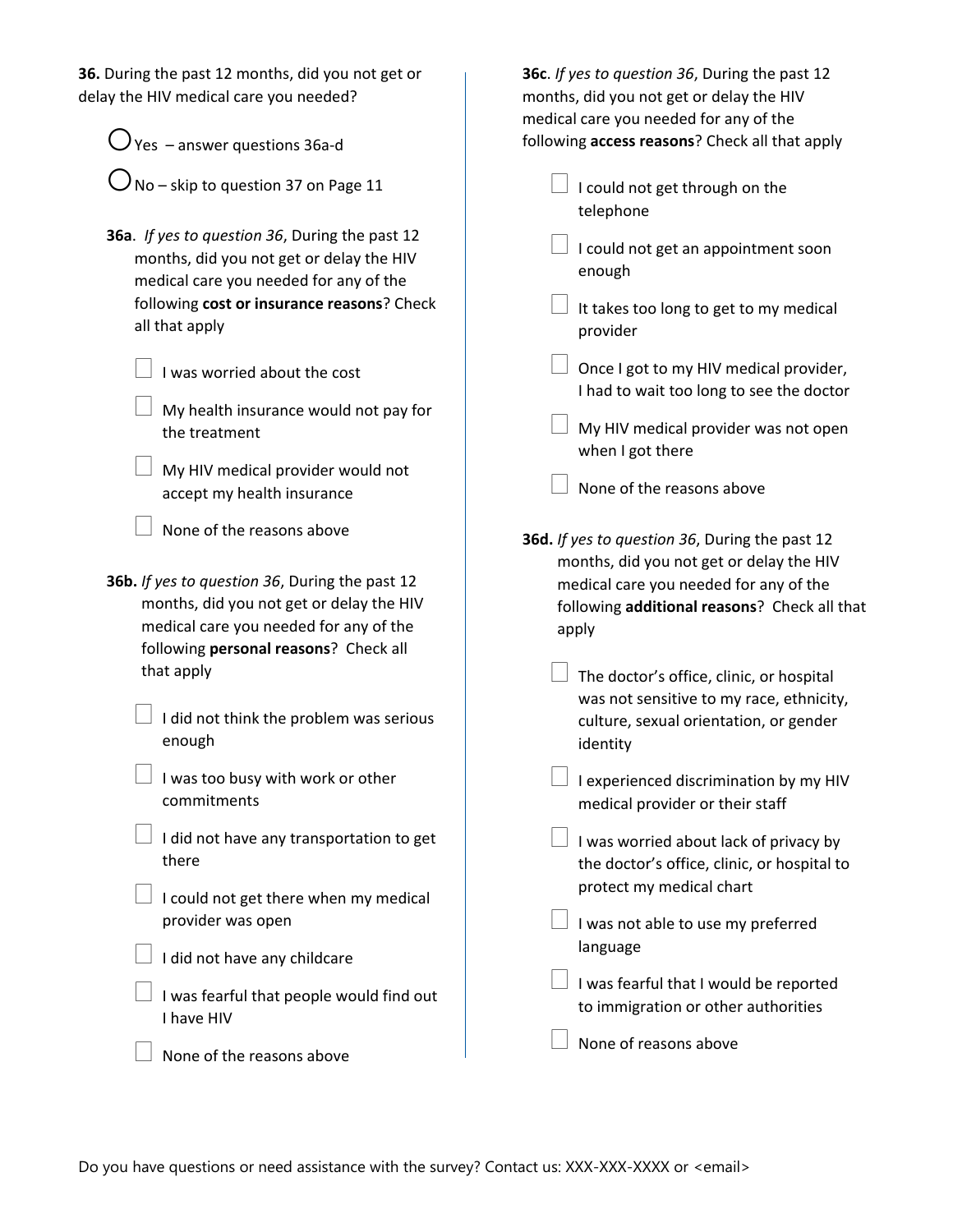**37.** How often do you get the social and emotional support you need?

○Always

 $\bigcirc$  Usually

○Sometimes

○Rarely

○Never

**38.** How safe do you consider your neighborhood to be?

 $\bigcirc$  Extremely safe

 $\bigcirc$ Safe

 $\bigcirc$  Unsafe

 $\bigcup$  Extremely unsafe

**39.** Have you ever spent time in a jail, prison or juvenile detention center?

 $\bigcirc$  Yes, during the past 12 months

 $\bigcirc$  Yes, more than 12 months ago

 $\bigcirc$ <sub>No</sub>

**40.** During the past 12 months, did you see a medical provider specifically about your HIV?

 $)_{Yes}$ 

 $O_{\text{No}}$ 

- **41.** Thinking about the past 30 days, how often did you take all your HIV medication(s) as prescribed?
	- ○Always  $\bigcup$  Most of the time ○Sometimes ○Rarely ○Never  $\dot{a}$  Not applicable – I am not currently taking HIV medication
- **42.** During the past 12 months, have you had a HIV viral load test?
	- ○Yes *answer question 43* ○No – *skip to question 44*  $\bigcirc$  I do not know – *skip to question 44*

According to the Centers for Disease Control and Prevention (CDC), if taken as prescribed, HIV medicine or anti-retroviral therapy (ART), reduces the amount of HIV in the body (viral load) to a very low level, which keeps the immune system working and prevents illness. This is called viral suppression. HIV medicine can even make the viral load so low that a test can't detect it. This is called an undetectable viral load.

**43.** In your most recent HIV viral load test, were you virally suppressed or undetectable?

 $\bigcup$  Yes, I was virally suppressed or had an undetectable viral load

 $\bigcup$  No, I was not virally suppressed or had a detectable viral load

 $\bigcirc$ I do not know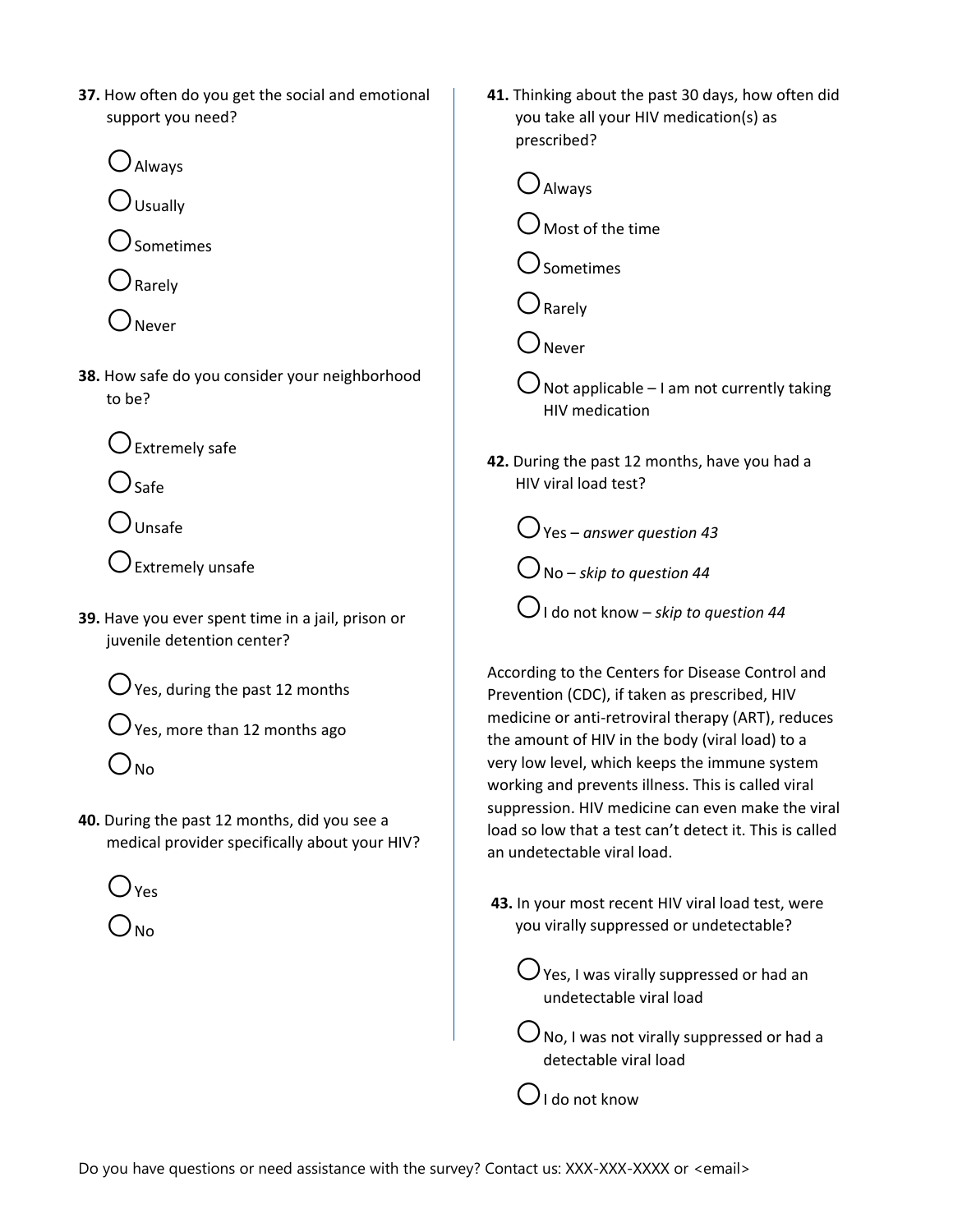**44.** During the past 12 months, did you ever use a needle to inject illegal or legal drugs?

○Yes – *answer questions 44a-b*

○No – *skip to question 45*

**44a**. *If you answered yes to question 44*, during the past 12 months, did you use a needle that you knew or suspected someone else had used before?





**44b.** *If you answered yes to question 44,*  during the past 12 months, did someone else use a needle after you?



**45.** During the past 12 months, did using **alcohol**  cause you to miss your HIV medical appointments?



 $\bigcap_{N\cap\Omega}$ 

**46.** During the past 12 months, did using **alcohol**  cause you to not take your HIV medication as prescribed?

 $\bigcirc_{\text{Yes}}$ 



**47.** During the past 12 months, did using **drugs** (other than alcohol) cause you to miss your HIV medical appointments?



**48.** During the past 12 months, did using **drugs** (other than alcohol) cause you to not take your HIV medication as prescribed?



**49**. During the past 12 months, did any problems with your emotions, nerves, or mental health cause you to miss your HIV medical appointments?



**50.** During the past 12 months, did any problems with your emotions, nerves, or mental health cause you to not take your HIV medication as prescribed?

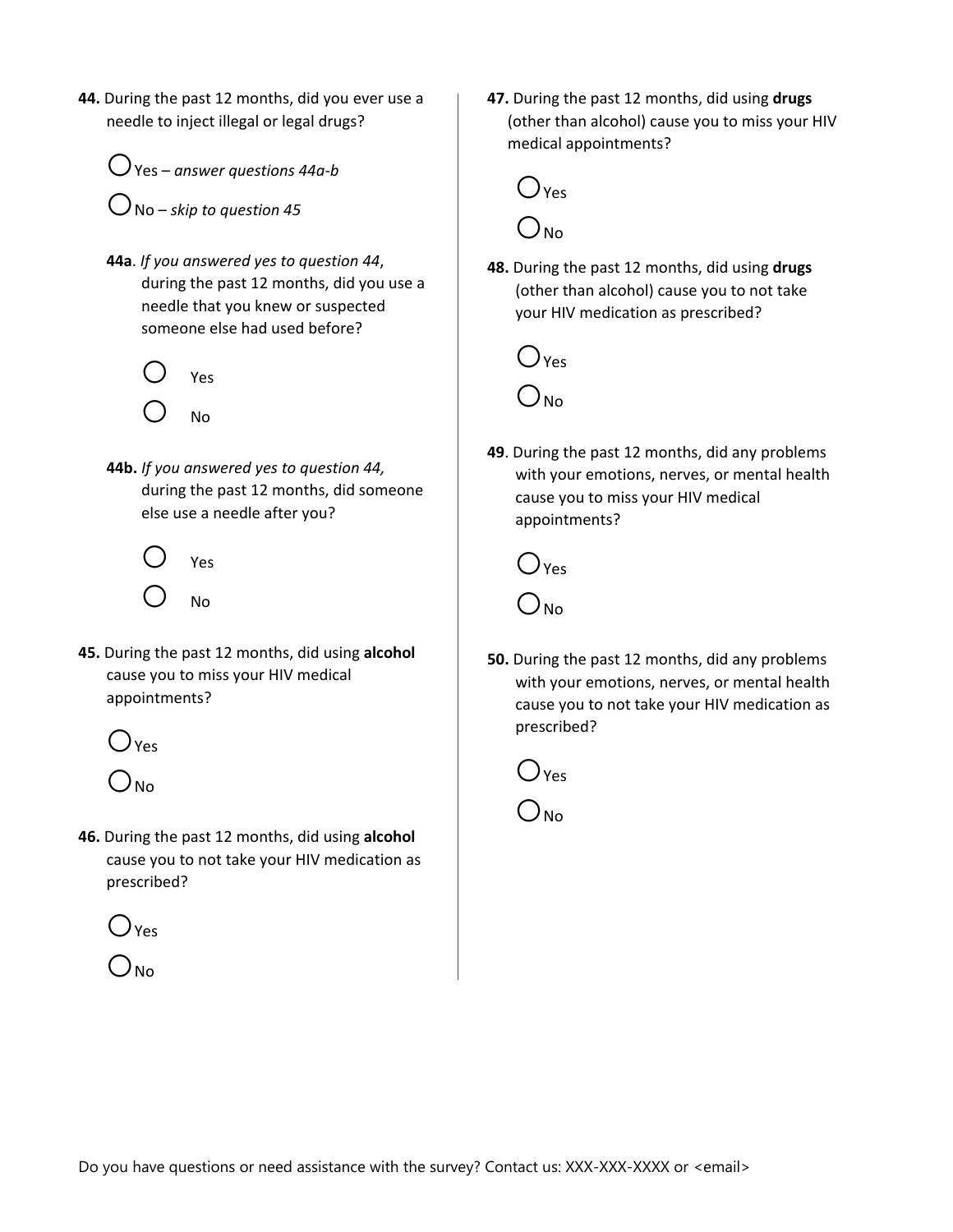**51.** These questions focus on services you received or may have needed during the past 12 months. Select the appropriate response for each service area by putting a check mark in the corresponding column.

| <b>Services</b>                                                                                                                                                        | Yes, I received<br>this service | I needed but<br><b>DID NOT access</b><br>this service | I did not need<br>this service |
|------------------------------------------------------------------------------------------------------------------------------------------------------------------------|---------------------------------|-------------------------------------------------------|--------------------------------|
| Medical case management to coordinate HIV-<br>related medical care and access to other services                                                                        |                                 |                                                       |                                |
| Treatment adherence services (education and<br>counseling to help you routinely take HIV/AIDS<br>medications and follow through on HIV/AIDS<br>treatment)              |                                 |                                                       |                                |
| Emergency housing assistance (one month of rental<br>or utility assistance)                                                                                            |                                 |                                                       |                                |
| Short-term assistance to support temporary or<br>transitional housing (more than one-month<br>assistance but less than two years)                                      |                                 |                                                       |                                |
| Long-term assistance to support housing (more<br>than two years)                                                                                                       |                                 |                                                       |                                |
| Emergency financial assistance to help pay for<br>essential utilities (examples: gas, electric, water,<br>phone)                                                       |                                 |                                                       |                                |
| Emergency financial assistance to pay for rent                                                                                                                         |                                 |                                                       |                                |
| Emergency financial assistance to help pay for<br>food/groceries                                                                                                       |                                 |                                                       |                                |
| Assistance obtaining and paying for HIV<br>medications                                                                                                                 |                                 |                                                       |                                |
| Financial assistance to maintain continuity of health<br>insurance or medical and pharmacy benefits                                                                    |                                 |                                                       |                                |
| Transportation assistance to health care services                                                                                                                      |                                 |                                                       |                                |
| Food/groceries from a food shelf                                                                                                                                       |                                 |                                                       |                                |
| Home-delivered meals                                                                                                                                                   |                                 |                                                       |                                |
| On-site meals in a community setting                                                                                                                                   |                                 |                                                       |                                |
| Mental health services (psychological or psychiatric<br>treatment and counseling services) provided by a<br>licensed professional in an individual or group<br>setting |                                 |                                                       |                                |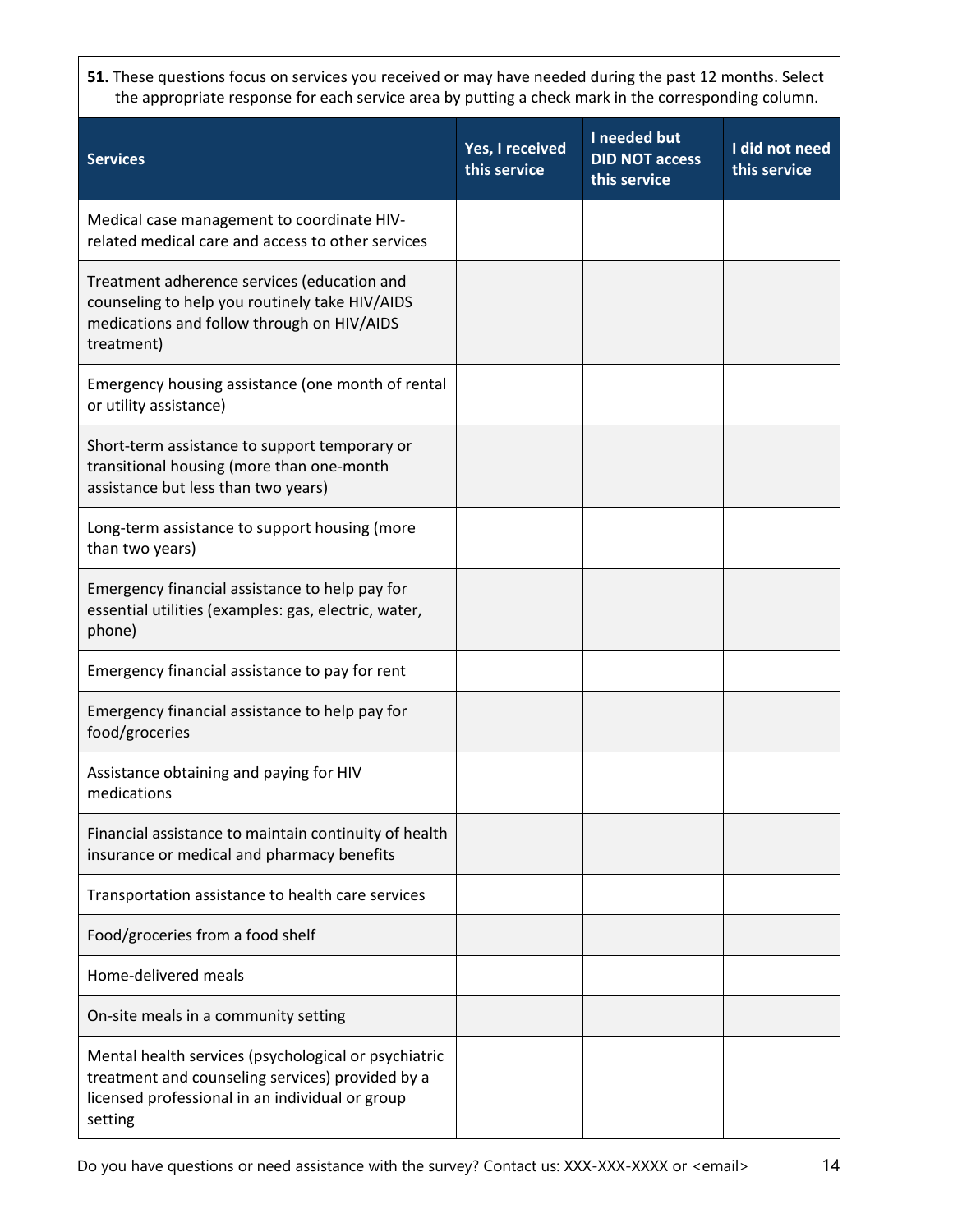**51.** These questions focus on services you received or may have needed during the past 12 months. Select the appropriate response for each service area by putting a check mark in the corresponding column.

| <b>Services</b>                                                                                                                                             | Yes, I received<br>this service | I needed but<br><b>DID NOT access</b><br>this service | I did not need<br>this service |
|-------------------------------------------------------------------------------------------------------------------------------------------------------------|---------------------------------|-------------------------------------------------------|--------------------------------|
| Emotional support group for people with HIV                                                                                                                 |                                 |                                                       |                                |
| A medical visit for HIV-related medical care                                                                                                                |                                 |                                                       |                                |
| Counseling or information related to returning to or<br>leaving the work force, health insurance and<br>disability benefits, and public assistance programs |                                 |                                                       |                                |
| Assistance in finding the health insurance option or<br>benefit package that best suits my needs                                                            |                                 |                                                       |                                |
| Oral health from a dentist, hygienist, or assistant                                                                                                         |                                 |                                                       |                                |
| Education or counseling about HIV transmission<br>and how to reduce the risk of transmission                                                                |                                 |                                                       |                                |
| Treatment counseling from non-medical personnel<br>outside of a medical case management and/or<br>clinical setting                                          |                                 |                                                       |                                |
| Outpatient substance abuse treatment or<br>counseling                                                                                                       |                                 |                                                       |                                |
| Inpatient (residential) substance abuse treatment<br>or counseling                                                                                          |                                 |                                                       |                                |
| Home and community-based health care services<br>including home health aide services and/or<br>attendant care services                                      |                                 |                                                       |                                |
| Home health care services by a licensed health care<br>worker (examples: nurse, home health care<br>worker)                                                 |                                 |                                                       |                                |
| Information or referrals for HIV services via<br>telephone, online, or printed materials                                                                    |                                 |                                                       |                                |
| Nutritional counseling provided by a dietitian                                                                                                              |                                 |                                                       |                                |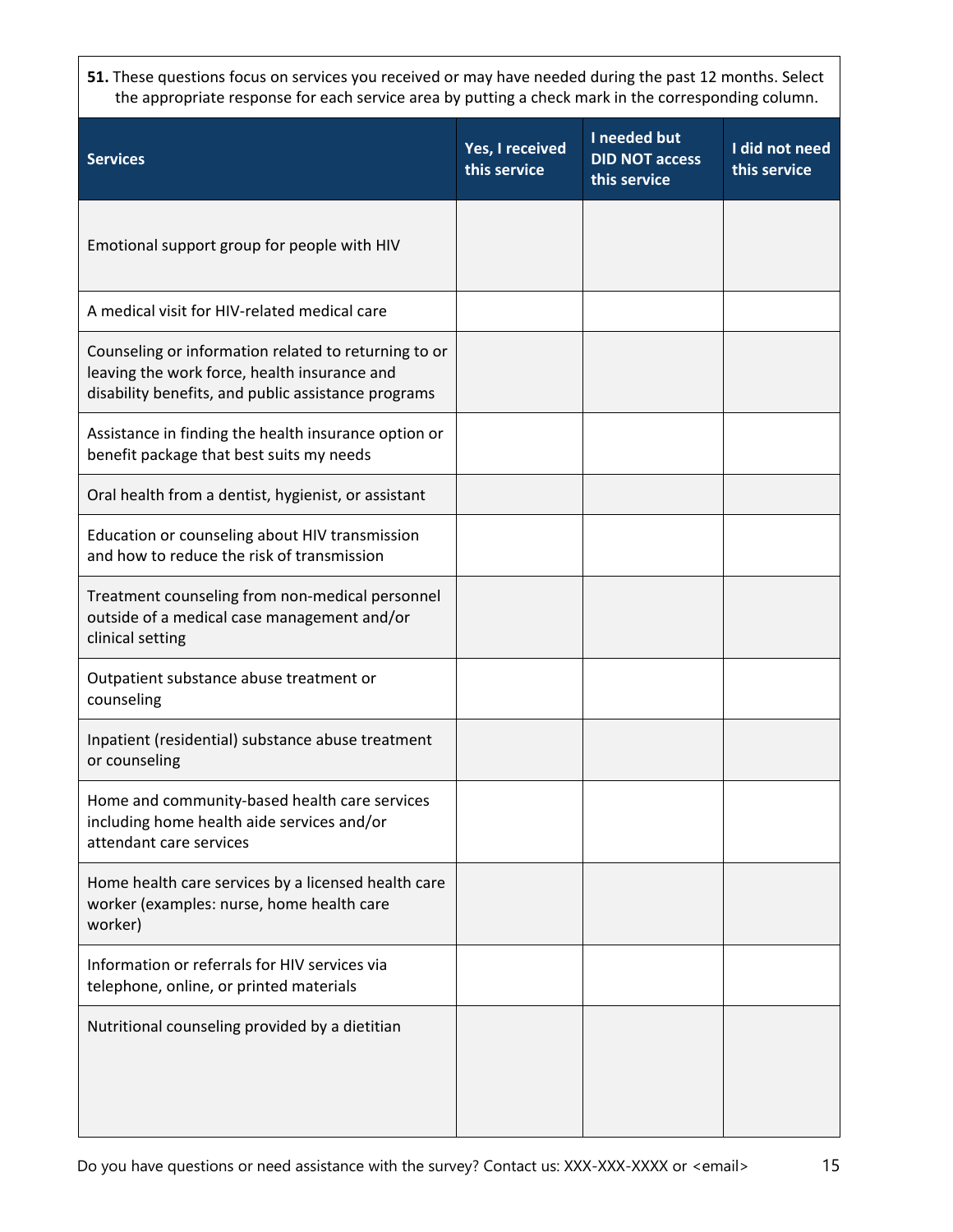**51.** These questions focus on services you received or may have needed during the past 12 months. Select the appropriate response for each service area by putting a check mark in the corresponding column.

| <b>Services</b>                                                                                                                                                 | Yes, I received<br>this service | I needed but<br><b>DID NOT access</b><br>this service | I did not need<br>this service |
|-----------------------------------------------------------------------------------------------------------------------------------------------------------------|---------------------------------|-------------------------------------------------------|--------------------------------|
| Nutritional supplements (examples: Boost, Ensure)                                                                                                               |                                 |                                                       |                                |
| Child care assistance while attending HIV-related<br>medical care appointments                                                                                  |                                 |                                                       |                                |
| Assistance with legal issues related to my HIV<br>status/care (examples: applying for disability,<br>discrimination)                                            |                                 |                                                       |                                |
| Rehabilitative services such as physical and<br>occupational therapy, speech pathology, and low-<br>vision training                                             |                                 |                                                       |                                |
| Interpretation or translation services                                                                                                                          |                                 |                                                       |                                |
| Respite care (short-term) relief for primary<br>caregiver of client with HIV                                                                                    |                                 |                                                       |                                |
| Help making decisions about the placement and<br>care of minor children after their parents or<br>caregivers are deceased or no longer able to care<br>for them |                                 |                                                       |                                |
| End-of-life care services in the terminal stage of an<br><b>HIV-related illness</b>                                                                             |                                 |                                                       |                                |

## **You are finished**

When you have completed the survey, please return it with the pre-addressed envelope that came with your survey packet. To receive your gift card, please call us at XXX-XXX-XXXX or email us at <email> with the following information:

- Name
- Address
- If you prefer a \$25 Target (online or in-store) gift card or \$25 Walmart (in-store use only) gift card.

Your name and address will be kept in a separate database from the responses to this survey. Your name and address will not be connected to your survey responses.

Thank you for your participation.